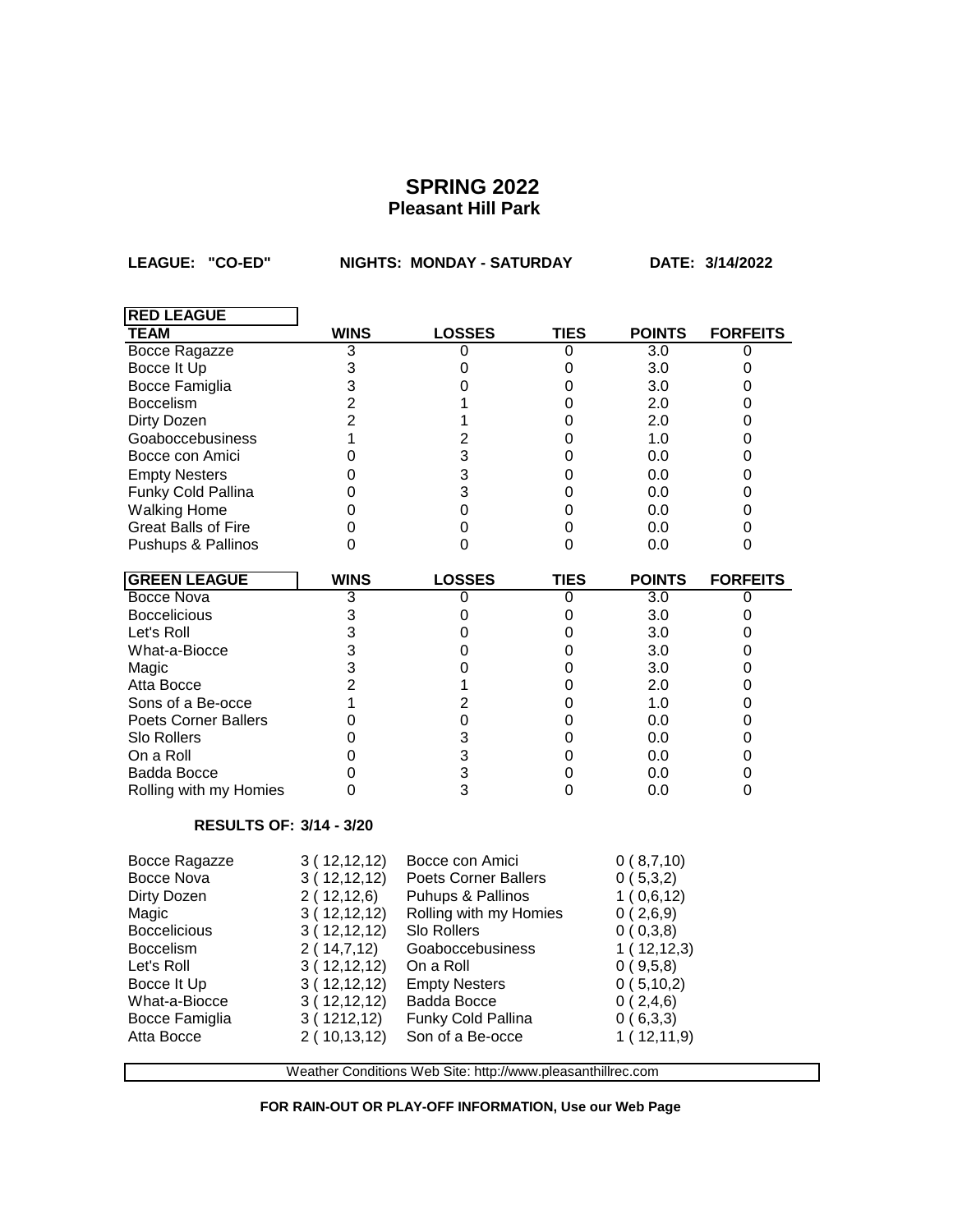LEAGUE: "CO-ED" **NIGHTS: MONDAY - SATURDAY** DATE: 3/21/2022

| <b>RED LEAGUE</b>              |                                                             |                             |             |               |                 |  |
|--------------------------------|-------------------------------------------------------------|-----------------------------|-------------|---------------|-----------------|--|
| <b>TEAM</b>                    | <b>WINS</b>                                                 | <b>LOSSES</b>               | <b>TIES</b> | <b>POINTS</b> | <b>FORFEITS</b> |  |
| Bocce It Up                    | 6                                                           | 0                           | 0           | 6.0           | 0               |  |
| Bocce Famiglia                 | 6                                                           | 0                           | 0           | 6.0           | $\mathbf 0$     |  |
| Dirty Dozen                    | 5                                                           | 1                           | 0           | 5.0           | 0               |  |
| <b>Boccelism</b>               | $\overline{4}$                                              | $\overline{c}$              | $\mathbf 0$ | 4.0           | $\mathbf 0$     |  |
| Bocce Ragazze                  | 3                                                           | 3                           | $\mathbf 0$ | 3.0           | 0               |  |
| <b>Great Balls of Fire</b>     | 3                                                           | $\pmb{0}$                   | $\mathsf 0$ | 3.0           | $\mathsf 0$     |  |
| Goaboccebusiness               | $\overline{2}$                                              | 4                           | $\mathbf 0$ | 2.0           | 0               |  |
| Bocce con Amici                | $\overline{2}$                                              | 4                           | $\mathbf 0$ | 2.0           | 0               |  |
| <b>Empty Nesters</b>           | 1                                                           | 5                           | 0           | 1.0           | 0               |  |
| Funky Cold Pallina             | 0                                                           | 6                           | $\mathbf 0$ | 0.0           | $\mathbf 0$     |  |
| <b>Walking Home</b>            | 0                                                           | 3                           | 0           | 0.0           | 0               |  |
| Pushups & Pallinos             | 0                                                           | 3                           | 0           | 0.0           | 0               |  |
| <b>GREEN LEAGUE</b>            | <b>WINS</b>                                                 | <b>LOSSES</b>               | <b>TIES</b> | <b>POINTS</b> | <b>FORFEITS</b> |  |
| Magic                          | 6                                                           | 0                           | 0           | 6.0           | 0               |  |
| <b>Boccelicious</b>            | 5                                                           | 1                           | $\mathbf 0$ | 5.0           | 0               |  |
| Let's Roll                     | 4                                                           | $\overline{2}$              | $\mathbf 0$ | 4.0           | $\mathbf 0$     |  |
| What-a-Biocce                  | 4                                                           | $\overline{2}$              | 0           | 4.0           | 0               |  |
| Bocce Nova                     | 3                                                           | $\mathbf 0$                 | $\mathsf 0$ | 3.0           | $\mathsf 0$     |  |
| Atta Bocce                     | 3                                                           | 3                           | 0           | 3.0           | 0               |  |
| Badda Bocce                    | 3                                                           | 3                           | 0           | 3.0           | 0               |  |
| On a Roll                      | $\overline{2}$                                              | 4                           | $\mathbf 0$ | 2.0           | 0               |  |
| Rolling with my Homies         | $\overline{2}$                                              | $\overline{4}$              | $\mathbf 0$ | 2.0           | $\mathbf 0$     |  |
| Sons of a Be-occe              | 1                                                           | 5                           | $\mathbf 0$ | 1.0           | 0               |  |
| <b>Poets Corner Ballers</b>    | 0                                                           | 3                           | $\mathsf 0$ | 0.0           | $\mathsf 0$     |  |
| <b>Slo Rollers</b>             | 0                                                           | 3                           | 0           | 0.0           | 0               |  |
| <b>RESULTS OF: 3/21 - 3/27</b> |                                                             |                             |             |               |                 |  |
| <b>Boccelism</b>               | 2(12,7,12)                                                  | <b>Empty Nesters</b>        |             | 1(5, 12, 6)   |                 |  |
| <b>Great Balls of Fire</b>     | 3(12,12,12)                                                 | Pushups & Pallinos          |             | 0(2,1,2)      |                 |  |
| Badda Bocce                    | 3(12,12,12)                                                 | Son of a Be-occe            |             | 0(8,9,5)      |                 |  |
| Rolling with my Homies         | 2(10,12,12)                                                 | Atta Bocce                  |             | 1(12,3,3)     |                 |  |
| Bocce Famiglia                 | 3(12,3,12)                                                  | <b>Walking Home</b>         |             | 0(8,11,8)     |                 |  |
| On a Roll                      | 2(12,12,6)                                                  | What-a-Biocce               |             | 1(7,10,12)    |                 |  |
| Bocce It Up                    | 3(12,12,12)                                                 | Funky Cold Pallina          |             | 0(5,10,1)     |                 |  |
| Bocce con Amici                | 2(12,12,10)                                                 | Goaboccebusiness            |             | 1(9,1,12)     |                 |  |
| <b>Boccelicious</b>            | 2(12,12,11)                                                 | Let's Roll                  |             | 1(4,9,13)     |                 |  |
| Magic                          | 3(1212,12)                                                  | <b>Poets Corner Ballers</b> |             | 0(4,10,9)     |                 |  |
| Dirty Dozen                    | 3(12,12,12)                                                 | Bocce Ragazze               |             | 0(9,9,8)      |                 |  |
|                                |                                                             |                             |             |               |                 |  |
|                                | Weather Conditions Web Site: http://www.pleasanthillrec.com |                             |             |               |                 |  |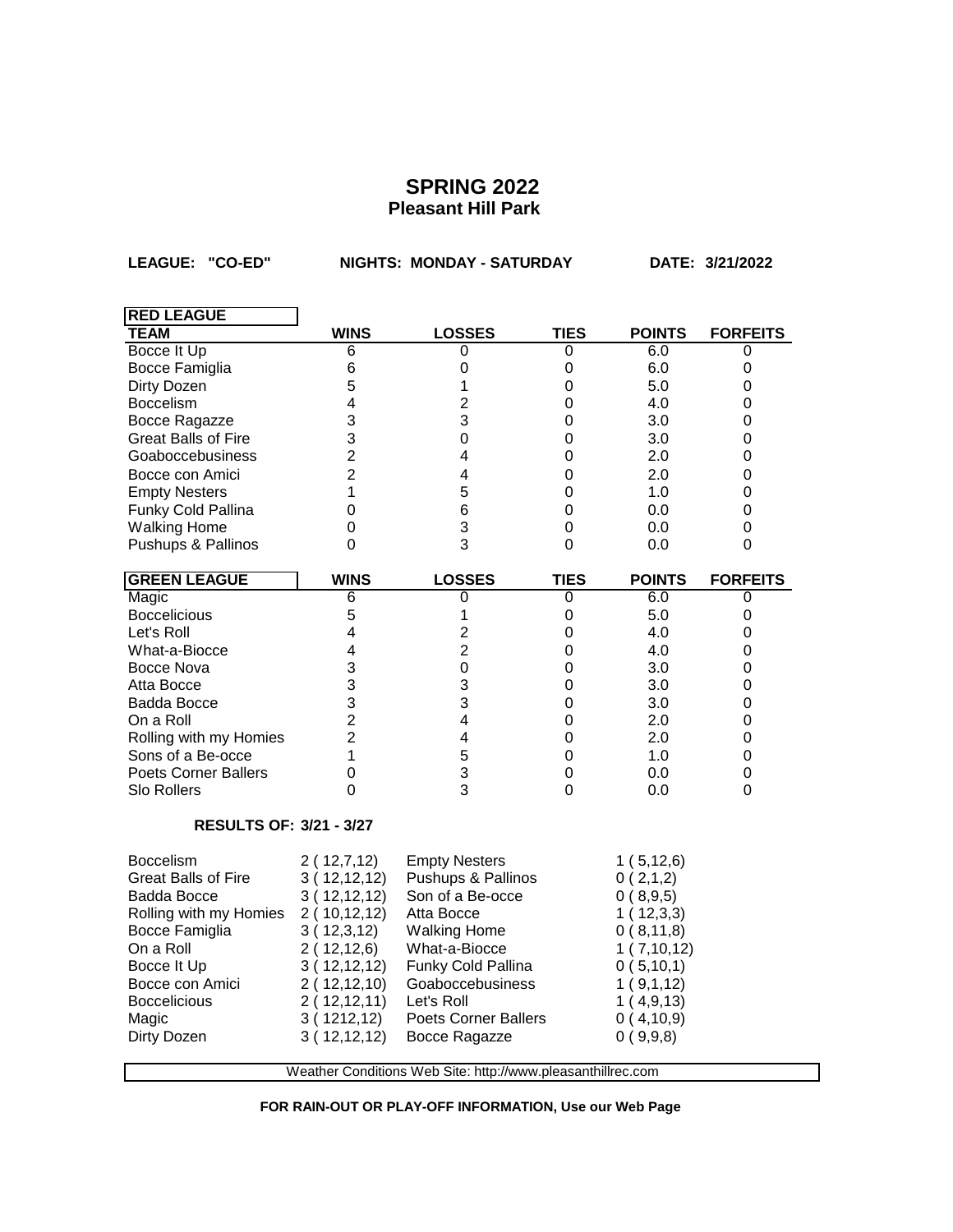**LEAGUE: "CO-ED" NIGHTS: MONDAY - SATURDAY DATE: 3/28/2022**

| <b>RED LEAGUE</b>                                                                                                                                                            |                                                                                                                                                  |                                                                                                                                                                                                      |                |                                                                                                                                  |                 |
|------------------------------------------------------------------------------------------------------------------------------------------------------------------------------|--------------------------------------------------------------------------------------------------------------------------------------------------|------------------------------------------------------------------------------------------------------------------------------------------------------------------------------------------------------|----------------|----------------------------------------------------------------------------------------------------------------------------------|-----------------|
| <b>TEAM</b>                                                                                                                                                                  | <b>WINS</b>                                                                                                                                      | <b>LOSSES</b>                                                                                                                                                                                        | <b>TIES</b>    | <b>POINTS</b>                                                                                                                    | <b>FORFEITS</b> |
| Bocce It Up                                                                                                                                                                  | 8                                                                                                                                                |                                                                                                                                                                                                      | 0              | 8.0                                                                                                                              | 0               |
| Bocce Famiglia                                                                                                                                                               | 8                                                                                                                                                | 1                                                                                                                                                                                                    | $\mathbf 0$    | 8.0                                                                                                                              | 0               |
| Dirty Dozen                                                                                                                                                                  | 6                                                                                                                                                | 3                                                                                                                                                                                                    | $\mathbf 0$    | 6.0                                                                                                                              | $\mathbf 0$     |
| <b>Boccelism</b>                                                                                                                                                             | 5                                                                                                                                                | 4                                                                                                                                                                                                    | $\mathbf 0$    | 5.0                                                                                                                              | 0               |
| Bocce Ragazze                                                                                                                                                                | 5                                                                                                                                                | 4                                                                                                                                                                                                    | $\mathbf 0$    | 5.0                                                                                                                              | $\mathbf 0$     |
| <b>Great Balls of Fire</b>                                                                                                                                                   | 4                                                                                                                                                | $\overline{2}$                                                                                                                                                                                       | 0              | 4.0                                                                                                                              | 0               |
| Bocce con Amici                                                                                                                                                              | 4                                                                                                                                                | 5                                                                                                                                                                                                    | $\mathbf 0$    | 4.0                                                                                                                              | $\mathbf 0$     |
| Goaboccebusiness                                                                                                                                                             | $\overline{2}$                                                                                                                                   | 4                                                                                                                                                                                                    | $\mathbf 0$    | 2.0                                                                                                                              | $\mathbf 0$     |
| Funky Cold Pallina                                                                                                                                                           | $\overline{2}$                                                                                                                                   | 7                                                                                                                                                                                                    | $\mathbf 0$    | 2.0                                                                                                                              | 0               |
| <b>Empty Nesters</b>                                                                                                                                                         | 1                                                                                                                                                | 5                                                                                                                                                                                                    | 0              | 1.0                                                                                                                              | $\mathbf 0$     |
| <b>Walking Home</b>                                                                                                                                                          | 1                                                                                                                                                | 5                                                                                                                                                                                                    | 0              | 1.0                                                                                                                              | 0               |
| Pushups & Pallinos                                                                                                                                                           | 1                                                                                                                                                | 5                                                                                                                                                                                                    | 0              | 1.0                                                                                                                              | $\mathbf 0$     |
| <b>GREEN LEAGUE</b>                                                                                                                                                          | <b>WINS</b>                                                                                                                                      | <b>LOSSES</b>                                                                                                                                                                                        | <b>TIES</b>    | <b>POINTS</b>                                                                                                                    | <b>FORFEITS</b> |
| Magic                                                                                                                                                                        | 7                                                                                                                                                | $\overline{2}$                                                                                                                                                                                       | $\overline{0}$ | 7.0                                                                                                                              | 0               |
| What-a-Biocce                                                                                                                                                                | $\overline{7}$                                                                                                                                   | $\overline{2}$                                                                                                                                                                                       | $\mathbf 0$    | 7.0                                                                                                                              | 0               |
| <b>Boccelicious</b>                                                                                                                                                          | 6                                                                                                                                                | 3                                                                                                                                                                                                    | $\mathbf 0$    | 6.0                                                                                                                              | $\mathbf 0$     |
| Bocce Nova                                                                                                                                                                   | 5                                                                                                                                                | 1                                                                                                                                                                                                    | 0              | 5.0                                                                                                                              | 0               |
| Badda Bocce                                                                                                                                                                  | 5                                                                                                                                                | 4                                                                                                                                                                                                    | 0              | 5.0                                                                                                                              | 0               |
| Let's Roll                                                                                                                                                                   | 4                                                                                                                                                | $\overline{2}$                                                                                                                                                                                       | $\mathbf 0$    | 4.0                                                                                                                              | $\mathbf 0$     |
| Atta Bocce                                                                                                                                                                   | 4                                                                                                                                                | 5                                                                                                                                                                                                    | 0              | 4.0                                                                                                                              | $\mathbf 0$     |
| On a Roll                                                                                                                                                                    | 4                                                                                                                                                | 5                                                                                                                                                                                                    | $\mathbf 0$    | 4.0                                                                                                                              | $\mathbf 0$     |
| Rolling with my Homies                                                                                                                                                       | 4                                                                                                                                                | 5                                                                                                                                                                                                    | $\mathbf 0$    | 4.0                                                                                                                              | $\mathbf 0$     |
| Sons of a Be-occe                                                                                                                                                            | 1                                                                                                                                                | 8                                                                                                                                                                                                    | $\mathbf 0$    | 1.0                                                                                                                              | $\mathbf 0$     |
| <b>Poets Corner Ballers</b>                                                                                                                                                  | 1                                                                                                                                                | 5                                                                                                                                                                                                    | 0              | 1.0                                                                                                                              | 0               |
| Slo Rollers                                                                                                                                                                  | 0                                                                                                                                                | 3                                                                                                                                                                                                    | 0              | 0.0                                                                                                                              | $\overline{0}$  |
| <b>RESULTS OF: 3/28 - 4/3</b>                                                                                                                                                |                                                                                                                                                  |                                                                                                                                                                                                      |                |                                                                                                                                  |                 |
| Bocce It Up<br>Funky Cold Pallina<br>On a Roll<br>Bocce Ragazze<br>Rolling with my Homies<br>Bocce con Amici<br>What a Biocce<br>Bocce Famiglia<br>Badda Bocce<br>Bocce Nova | 2(6,12,12)<br>2(12,10,14)<br>2(12,9,12)<br>2(9,12,12)<br>2(12,8,12)<br>2(4, 12, 12)<br>3(12,12,12)<br>2(12, 13, 7)<br>2(12,7,12)<br>2(7, 12, 12) | Boccelism<br><b>Walking Home</b><br><b>Boccelicious</b><br>Pushups & Pallinos<br><b>Poets Corner Ballers</b><br>Dirty Dozen<br>Son of a Be-occe<br><b>Great Balls of Fire</b><br>Atta Bocce<br>Magic |                | 1(12,2,4)<br>1(1,12,12)<br>1(1,12,9)<br>1(12,9,6)<br>1(7,12,2)<br>1(12,6,2)<br>0(10,5,3)<br>1(6,11,12)<br>1(4,12,9)<br>1(12,9,5) |                 |

Weather Conditions Web Site: http://www.pleasanthillrec.com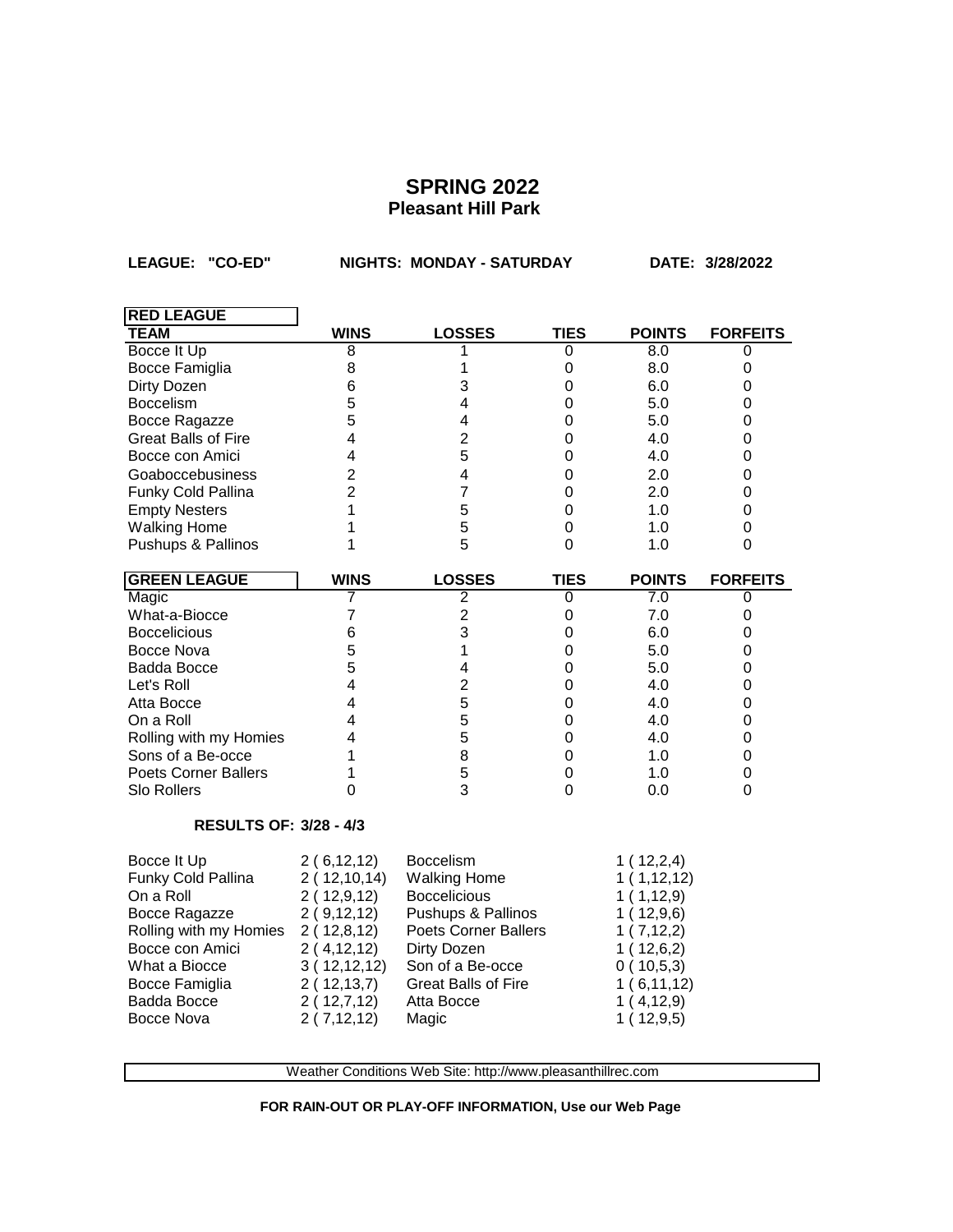**LEAGUE: "CO-ED" NIGHTS: MONDAY - SATURDAY DATE: 4/4/2022**

| <b>RED LEAGUE</b>             |                |                                                             |                  |               |                 |
|-------------------------------|----------------|-------------------------------------------------------------|------------------|---------------|-----------------|
| <b>TEAM</b>                   | <b>WINS</b>    | <b>LOSSES</b>                                               | TIES             | <b>POINTS</b> | <b>FORFEITS</b> |
| Bocce It Up                   | 11             | 1                                                           | 0                | 11.0          | 0               |
| Bocce Famiglia                | 10             | $\overline{c}$                                              | 0                | 10.0          | 0               |
| Dirty Dozen                   | 9              | 3                                                           | 0                | 9.0           | 0               |
| <b>Boccelism</b>              | $\overline{7}$ | 5                                                           | 0                | 7.0           | 0               |
| Bocce Ragazze                 | $\overline{7}$ | 5                                                           | $\mathbf 0$      | 7.0           | 0               |
| <b>Great Balls of Fire</b>    | 6              | 3                                                           | 0                | 6.0           | 0               |
| Bocce con Amici               | 5              | $\overline{7}$                                              | 0                | 5.0           | 0               |
| Funky Cold Pallina            | 3              | 9                                                           | 0                | 3.0           | 0               |
| Goaboccebusiness              | $\overline{2}$ | $\overline{7}$                                              | 0                | 2.0           | 0               |
| <b>Empty Nesters</b>          | $\overline{2}$ | $\overline{7}$                                              | 0                | 2.0           | 0               |
| Pushups & Pallinos            | $\overline{2}$ | $\overline{7}$                                              | 0                | 2.0           | 0               |
| <b>Walking Home</b>           | 1              | 8                                                           | 0                | 1.0           | 0               |
| <b>GREEN LEAGUE</b>           | <b>WINS</b>    | <b>LOSSES</b>                                               | <b>TIES</b>      | <b>POINTS</b> | <b>FORFEITS</b> |
| <b>Boccelicious</b>           | $\overline{9}$ | 3                                                           | 0                | 9.0           | 0               |
| Bocce Nova                    | 8              | 1                                                           | 0                | 8.0           | 0               |
| What-a-Biocce                 | $\overline{7}$ | 5                                                           | $\mathbf 0$      | 7.0           | 0               |
| Let's Roll                    | 7              | $\overline{2}$                                              | 0                | 7.0           | 0               |
| Badda Bocce                   | 6              | 6                                                           | 0                | 6.0           | 0               |
| On a Roll                     | 6              | 6                                                           | $\boldsymbol{0}$ | 6.0           | 0               |
| Rolling with my Homies        | 6              | 6                                                           | $\boldsymbol{0}$ | 6.0           | 0               |
| Magic                         | 7              | 5                                                           | 0                | 4.0           | 3               |
| Atta Bocce                    | 4              | 8                                                           | $\mathbf 0$      | 4.0           | 0               |
| Sons of a Be-occe             | 4              | 8                                                           | 0                | 4.0           | 0               |
| <b>Poets Corner Ballers</b>   | 1              | 8                                                           | 0                | 1.0           | 0               |
| Slo Rollers                   | 1              | 5                                                           | 0                | 1.0           | 0               |
| <b>RESULTS OF: 4/4 - 4/10</b> |                |                                                             |                  |               |                 |
| On a Roll                     | 2(11,12,12)    | <b>Slo Rollers</b>                                          |                  | 1(13,6,5)     |                 |
| Bocce It Up                   | 3(12,12,12)    | Goaboccebusiness                                            |                  | 0(5,4,5)      |                 |
| Let's Roll                    | 3(12,12,12)    | <b>Poets Corner Ballers</b>                                 |                  | 0(3,8,10)     |                 |
| Bocce Ragazze                 | 2(12,12,3)     | <b>Empty Nesters</b>                                        |                  | 1(7,8,12)     |                 |
| Boccel\icious                 | 3(12,12,12)    | What-a-Biocce                                               |                  | 0(5,9,5)      |                 |
| <b>Boccelism</b>              | 2(3, 12, 12)   | Funky Cold Pallina                                          |                  | 1(12,10,4)    |                 |
| Bocce Nova                    | 3(13, 12, 12)  | Atta Bocce                                                  |                  | 0(11,2,8)     |                 |
| <b>Great Balls of Fire</b>    | 2(13, 12, 11)  | Bocce con Amici                                             |                  | 1(11,0,13)    |                 |
| Dirty Dozen                   | 3(13, 12, 12)  | <b>Walking Home</b>                                         |                  | 0(11,3,5)     |                 |
| Son of a Be-occe              | 3(12,12,12)    | Magic                                                       |                  | 0(F,F,F)      |                 |
| Bocce Famiglia                | 2(12,10,12)    | Pushups & Pallinos                                          |                  | 1(10,12,6)    |                 |
| Rolling with my Homies        | 2(13, 12, 2)   | Badda Bocce                                                 |                  | 1(11,8,12)    |                 |
|                               |                | Weather Conditions Web Site: http://www.pleasanthillrec.com |                  |               |                 |
|                               |                |                                                             |                  |               |                 |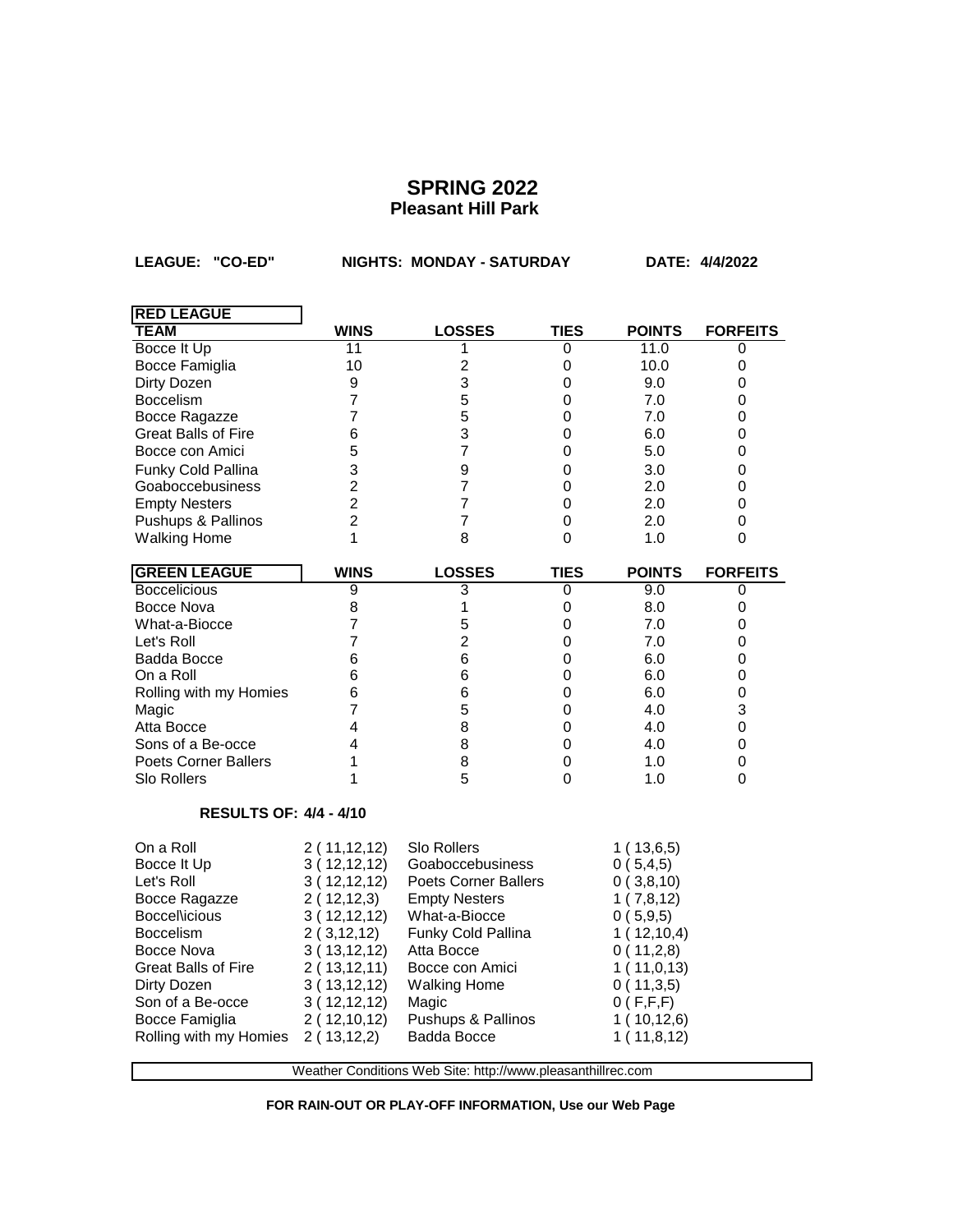LEAGUE: "CO-ED" **NIGHTS: MONDAY - SATURDAY** DATE: 4/11/2022

| <b>RED LEAGUE</b>              |                |                        |                  |                             |                 |
|--------------------------------|----------------|------------------------|------------------|-----------------------------|-----------------|
| <b>TEAM</b>                    | <b>WINS</b>    | <b>LOSSES</b>          | <b>TIES</b>      | <b>POINTS</b>               | <b>FORFEITS</b> |
| <b>Bocce Famiglia</b>          | 13             | 2                      | $\mathbf 0$      | 13.0                        | 0               |
| Bocce It Up                    | 11             | 4                      | 0                | 11.0                        | 0               |
| Dirty Dozen                    | 10             | 5                      | 0                | 10.0                        | 0               |
| Bocce Ragazze                  | 10             | 5                      | $\boldsymbol{0}$ | 10.0                        | 0               |
| <b>Great Balls of Fire</b>     | 8              | 4                      | 0                | 8.0                         | 0               |
| <b>Boccelism</b>               | $\overline{7}$ | 5                      | $\boldsymbol{0}$ | 7.0                         | 0               |
| Bocce con Amici                | 5              | 7                      | $\boldsymbol{0}$ | 5.0                         | 0               |
| <b>Walking Home</b>            | 4              | 8                      | $\boldsymbol{0}$ | 4.0                         | 0               |
| Funky Cold Pallina             | 3              | 9                      | 0                | 3.0                         | 0               |
| <b>Empty Nesters</b>           | $\overline{2}$ | $\overline{7}$         | $\mathbf 0$      | 2.0                         | 0               |
| Goaboccebusiness               | $\overline{2}$ | 10                     | 0                | $-1.0$                      | 3               |
| Pushups & Pallinos             | $\overline{2}$ | 10                     | 0                | $-1.0$                      | 3               |
| <b>GREEN LEAGUE</b>            | <b>WINS</b>    | <b>LOSSES</b>          | <b>TIES</b>      | <b>POINTS</b>               | <b>FORFEITS</b> |
| <b>Boccelicious</b>            | 11             | 4                      | 0                | 11.0                        | 0               |
| Bocce Nova                     | 9              | 3                      | 0                | 9.0                         | 0               |
| Badda Bocce                    | 8              | 7                      | 0                | 8.0                         | 0               |
| What-a-Biocce                  | $\overline{7}$ | 5                      | 0                | 7.0                         | 0               |
| Let's Roll                     | $\overline{7}$ | $\overline{c}$         | 0                | 7.0                         | 0               |
| On a Roll                      | $\overline{7}$ | 8                      | 0                | 7.0                         | 0               |
| Rolling with my Homies         | $\overline{7}$ | 8                      | 0                | 7.0                         | 0               |
| Magic                          | 10             | 5                      | 0                | 7.0                         | 3               |
| Son of a Be-occe               | 6              | 9                      | 0                | 6.0                         | 0               |
| Atta Bocce                     | $\overline{4}$ | 11                     | 0                | 4.0                         | 0               |
| <b>Poets Corner Ballers</b>    | 1              | 8                      | 0                | 1.0                         | 0               |
| Slo Rollers                    | 1              | 5                      | 0                | 1.0                         | 0               |
| <b>RESULTS OF: 4/11 - 4/17</b> |                |                        |                  |                             |                 |
| <b>Badda Bocce</b>             | 2(8,12,12)     | On a Roll              |                  | 1(12,5,6)                   |                 |
| Bocce Famiglia                 | 3(12,12,12)    | Bocce It Up            |                  | 0(10,2,8)                   |                 |
| <b>Boccelicious</b>            | 2(12,11,13)    | Bocce Nova             |                  | 1(5, 13, 11)                |                 |
| Bocce Ragazze                  | 3(12,12,12)    | Goaboccebusiness       |                  | 0(F,F,F)                    |                 |
| Son of a Be-occe               | 2(12,9,12)     | Rolling with My Homies |                  | 1(1,12,6)                   |                 |
| <b>Walking Home</b>            | 3(12,12,12)    | Pushups & Pallinos     |                  | 0(F,F,F)                    |                 |
| Magic                          | 3(12,12,13)    | Atta Bocce             |                  | 0(10,2,11)                  |                 |
| <b>Great Balls of Fire</b>     | 2(12,12,9)     | Dirty Dozen            |                  | 3, 5, 12)<br>1 <sup>1</sup> |                 |

Weather Conditions Web Site: http://www.pleasanthillrec.com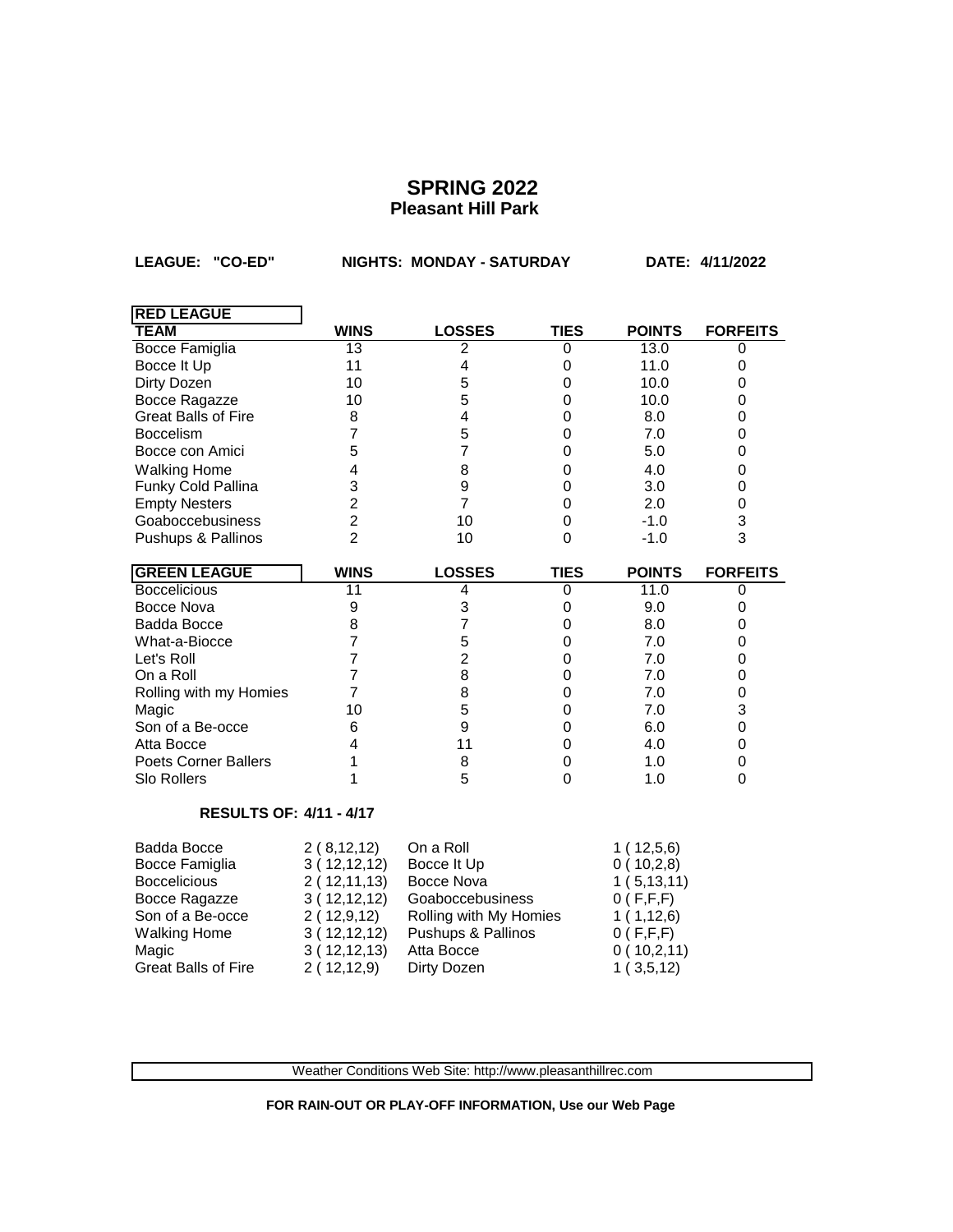**LEAGUE: "CO-ED" NIGHTS: MONDAY - SATURDAY DATE: 4/18/2022**

| <b>RED LEAGUE</b>              |                |                      |             |               |                 |
|--------------------------------|----------------|----------------------|-------------|---------------|-----------------|
| <b>TEAM</b>                    | <b>WINS</b>    | <b>LOSSES</b>        | <b>TIES</b> | <b>POINTS</b> | <b>FORFEITS</b> |
| <b>Bocce Famiglia</b>          | 15             | 3                    | 0           | 15.0          | 0               |
| Dirty Dozen                    | 13             | 5                    | 0           | 13.0          | 0               |
| Bocce It Up                    | 11             | 4                    | $\mathbf 0$ | 11.0          | 0               |
| Bocce Ragazze                  | 11             | 7                    | 0           | 11.0          | 0               |
| Great Balls of Fire            | 10             | 5                    | 0           | 10.0          | 0               |
| <b>Boccelism</b>               | 9              | 6                    | 0           | 9.0           | 0               |
| Bocce con Amici                | 8              | $\overline{7}$       | 0           | 8.0           | 0               |
| <b>Walking Home</b>            | 5              | 10                   | 0           | 5.0           | 0               |
| Funky Cold Pallina             | 3              | 12                   | 0           | 3.0           | 0               |
| <b>Empty Nesters</b>           | 3              | 9                    | $\mathbf 0$ | 3.0           | 0               |
| Goaboccebusiness               | $\overline{2}$ | 13                   | $\Omega$    | $-1.0$        | 3               |
| Pushups & Pallinos             | $\overline{2}$ | 10                   | 0           | $-1.0$        | 3               |
| <b>GREEN LEAGUE</b>            | <b>WINS</b>    | <b>LOSSES</b>        | <b>TIES</b> | <b>POINTS</b> | <b>FORFEITS</b> |
| <b>Boccelicious</b>            | 12             | 6                    | 0           | 12.0          | 0               |
| Bocce Nova                     | 11             | 4                    | 0           | 11.0          | 0               |
| Badda Bocce                    | 11             | 7                    | 0           | 11.0          | 0               |
| Magic                          | 13             | 5                    | 0           | 10.0          | 3               |
| What-a-Biocce                  | 8              | $\overline{7}$       | $\mathbf 0$ | 8.0           | $\mathbf 0$     |
| Son of a Be-occe               | 8              | 10                   | 0           | 8.0           | 0               |
| Let's Roll                     | $\overline{7}$ | 5                    | 0           | 7.0           | 0               |
| On a Roll                      | $\overline{7}$ | 8                    | 0           | 7.0           | 0               |
| Rolling with my Homies         | $\overline{7}$ | 8                    | $\mathbf 0$ | 7.0           | $\mathbf 0$     |
| Atta Bocce                     | 6              | 12                   | 0           | 6.0           | 0               |
| <b>Poets Corner Ballers</b>    | $\overline{2}$ | 10                   | 0           | 2.0           | 0               |
| Slo Rollers                    | 1              | 8                    | 0           | 1.0           | 0               |
| <b>RESULTS OF: 4/18 - 4/24</b> |                |                      |             |               |                 |
| Magic                          | 3(14, 12, 12)  | Slo Rollers          |             | 0(11,7,4)     |                 |
| Dirty Dozen                    | 3(12,12,12)    | Goaboccebusiness     |             | 0(2,8,3)      |                 |
| Bocce Famiglia                 | 2(12,12,10)    | <b>Empty Nesters</b> |             | 1(9,4,12)     |                 |
| Badda Bocce                    | 3(12,12,12)    | Let's Roll           |             | 0(6,6,8)      |                 |
| Bocce con Amici                | 3(12,12,12)    | Funky Cold Pallina   |             | 0(10,10,8)    |                 |
| Bocce Nova                     | 2(12,15,7)     | What-a-Biocce        |             | 1(5, 13, 4)   |                 |
| Son of a Be-occe               | 2(12,11,12)    | <b>Boccelicious</b>  |             | 1(3,13,6)     |                 |
| <b>Boccelism</b>               | 2(12,8,12)     | <b>Walking Home</b>  |             | 1(5, 12, 7)   |                 |
| <b>Great Balls of Fire</b>     | 2 (12,4,12)    | Bocce Ragazze        |             | 1(5, 12, 10)  |                 |
| Atta Bocce                     | 2(12,5,12)     | Poets Corner Ballers |             | 1(6, 12, 7)   |                 |

Weather Conditions Web Site: http://www.pleasanthillrec.com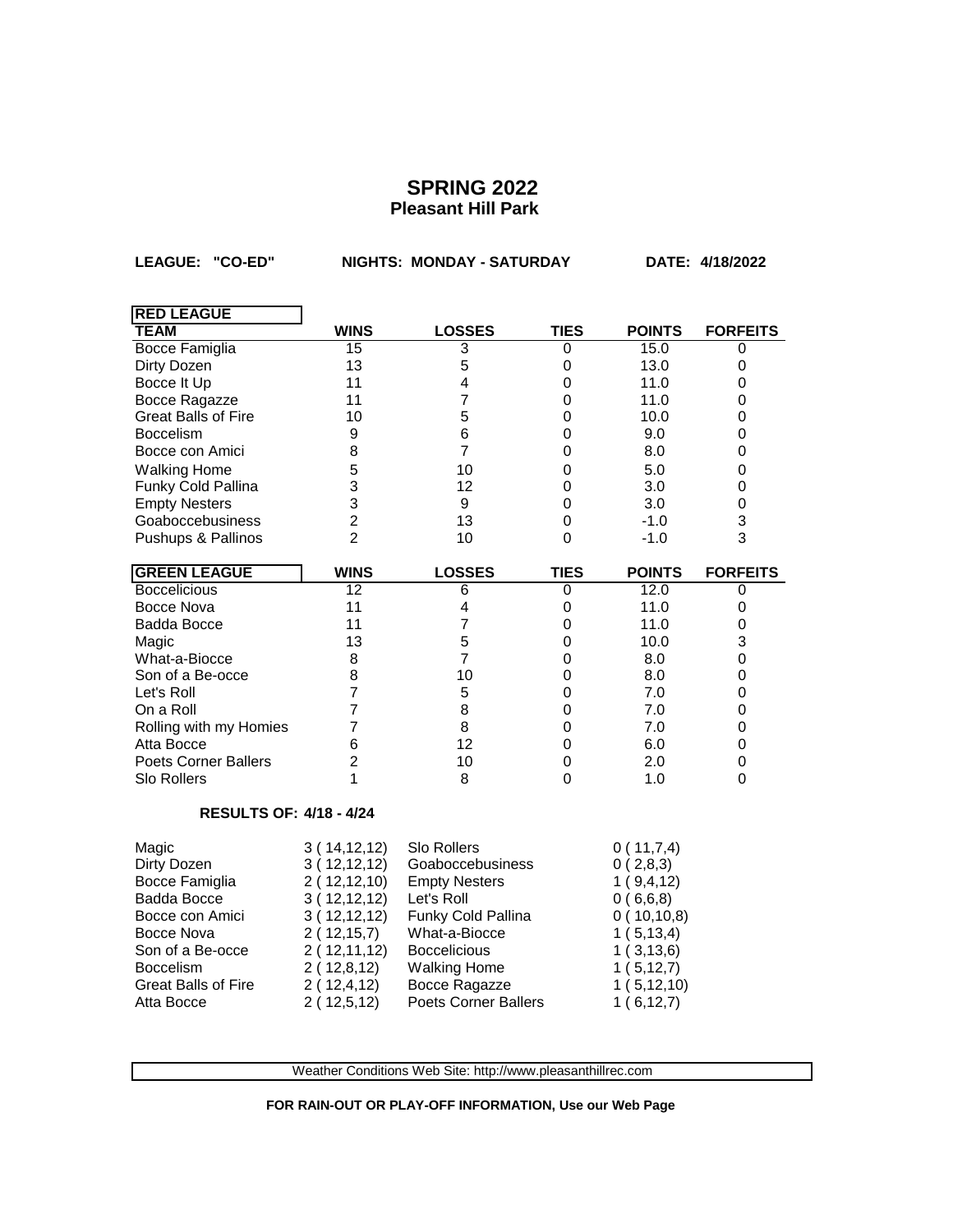$\overline{\phantom{0}}$ 

**LEAGUE: "CO-ED" NIGHTS: MONDAY - SATURDAY DATE: 4/25/2022**

| <b>RED LEAGUE</b>                                           |                 |                      |             |               |                 |
|-------------------------------------------------------------|-----------------|----------------------|-------------|---------------|-----------------|
| <b>TEAM</b>                                                 | <b>WINS</b>     | <b>LOSSES</b>        | TIES        | <b>POINTS</b> | <b>FORFEITS</b> |
| <b>Bocce Famiglia</b>                                       | $\overline{17}$ | 4                    | 0           | 17.0          | 0               |
| Dirty Dozen                                                 | 16              | 5                    | 0           | 16.0          | 0               |
| Bocce It Up                                                 | 12              | 6                    | 0           | 12.0          | 0               |
| Bocce Ragazze                                               | 12              | 9                    | 0           | 12.0          | 0               |
| <b>Great Balls of Fire</b>                                  | 12              | 6                    | 0           | 12.0          | 0               |
| <b>Boccelism</b>                                            | 11              | $\overline{7}$       | 0           | 11.0          | 0               |
| Bocce con Amici                                             | 9               | 9                    | 0           | 9.0           | 0               |
| <b>Walking Home</b>                                         | 6               | 12                   | 0           | 6.0           | 0               |
| <b>Empty Nesters</b>                                        | 5               | 10                   | 0           | 5.0           | 0               |
| Funky Cold Pallina                                          | 3               | 15                   | 0           | 3.0           | $\mathbf 0$     |
| Goaboccebusiness                                            | 5               | 13                   | 0           | 2.0           | 3               |
| Pushups & Pallinos                                          | $\overline{2}$  | 13                   | 0           | $-4.0$        | 6               |
| <b>GREEN LEAGUE</b>                                         | <b>WINS</b>     | <b>LOSSES</b>        | <b>TIES</b> | <b>POINTS</b> | <b>FORFEITS</b> |
| <b>Boccelicious</b>                                         | 15              | 6                    | 0           | 15.0          | 0               |
| <b>Bocce Nova</b>                                           | 13              | 5                    | 0           | 13.0          | 0               |
| Magic                                                       | 16              | 5                    | 0           | 13.0          | 3               |
| Badda Bocce                                                 | 12              | 9                    | 0           | 12.0          | 0               |
| Son of a Be-occe                                            | 9               | 12                   | 0           | 9.0           | 0               |
| Let's Roll                                                  | 9               | 6                    | 0           | 9.0           | 0               |
| Rolling with my Homies                                      | 9               | 9                    | 0           | 9.0           | 0               |
| What-a-Biocce                                               | 8               | 10                   | 0           | 8.0           | 0               |
| On a Roll                                                   | 8               | 10                   | 0           | 8.0           | 0               |
| Atta Bocce                                                  | 8               | 13                   | 0           | 8.0           | 0               |
| <b>Slo Rollers</b>                                          | $\overline{c}$  | 10                   | 0           | 2.0           | 0               |
| <b>Poets Corner Ballers</b>                                 | $\overline{2}$  | 13                   | 0           | $-1.0$        | 3               |
| <b>RESULTS OF: 4/25 - 5/1</b>                               |                 |                      |             |               |                 |
| <b>Empty Nesters</b>                                        | 2(12,7,12)      | <b>Walking Home</b>  |             | 1(8, 12, 7)   |                 |
| Let's Roll                                                  | 2(5, 12, 12)    | Son of a Be-occe     |             | 1(12,10,6)    |                 |
| Atta Bocce                                                  | 2(12,10,12)     | On a Roll            |             | 1(8,12,8)     |                 |
| <b>Great Balls of Fire</b>                                  | 2(13,2,12)      | Bocce It Up          |             | 1(11,12,3)    |                 |
| <b>Bocce Nova</b>                                           | 2(11, 12, 12)   | <b>Badda Bocce</b>   |             | 1(13,1,8)     |                 |
| Bocce Famiglia                                              | 2(12,7,12)      | Bocce con Amici      |             | 1(8, 12, 3)   |                 |
| <b>Boccelism</b>                                            | 2(10,12,12)     | Bocce Ragazze        |             | 1(12,4,2)     |                 |
| <b>Boccelicious</b>                                         | 3(12,12,12)     | Poets Corner Ballers |             | 0(F,F,F)      |                 |
| Goaboccebusiness                                            | 3(12,12,12)     | Pushups & Pallinos   |             | 0(F, F, F)    |                 |
| Rolling with My Homies                                      | 2(12,6,12)      | <b>Slo Rollers</b>   |             | 1(0,12,0)     |                 |
| Dirty Dozen                                                 | 3(12,12,12)     | Funky Cold Pallina   |             | 0(2,6,8)      |                 |
| Magic                                                       | 3(12, 13, 12)   | What-a-Biocce        |             | 0(10,11,2)    |                 |
|                                                             |                 |                      |             |               |                 |
| Weather Conditions Web Site: http://www.pleasanthillrec.com |                 |                      |             |               |                 |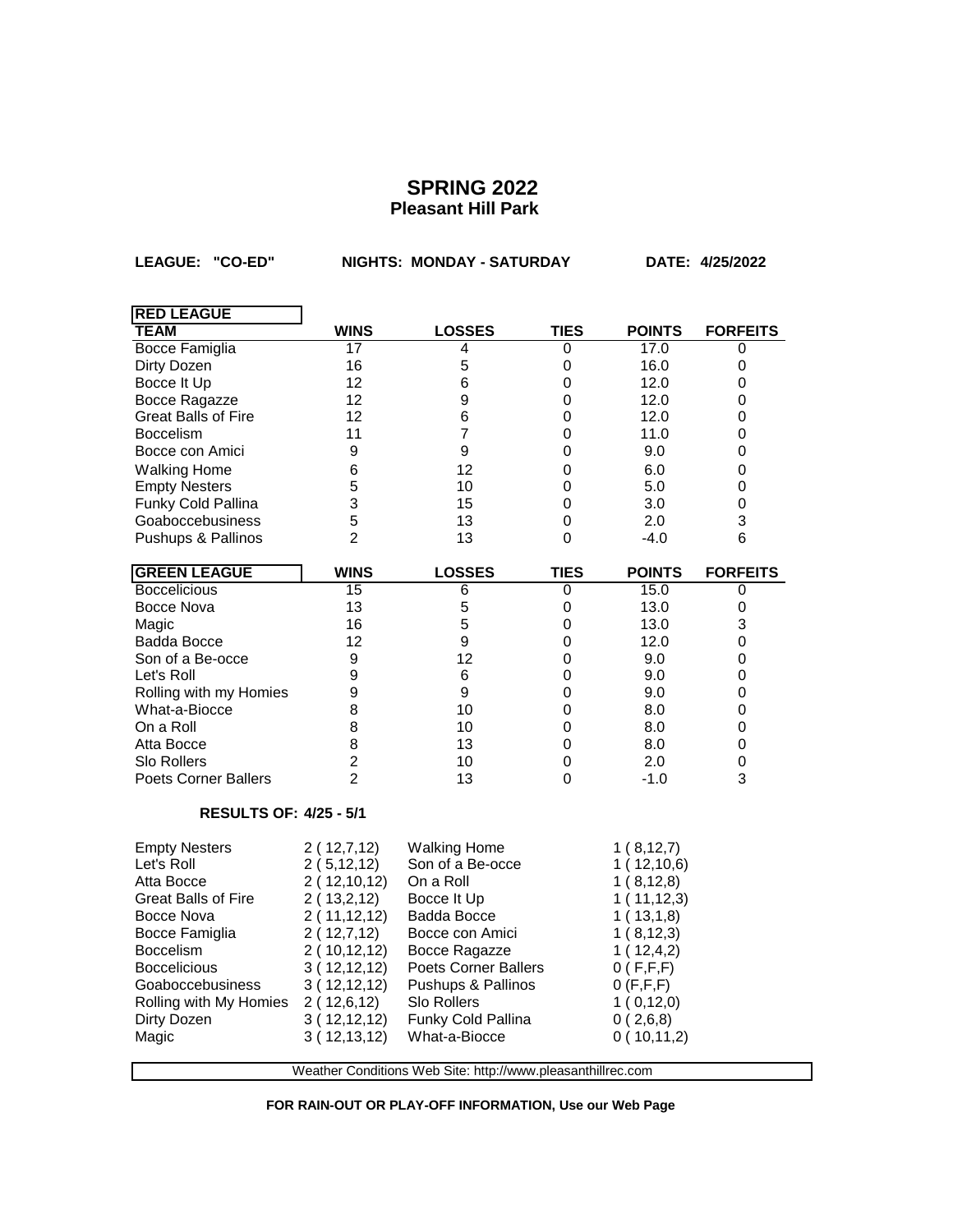**LEAGUE: "CO-ED" NIGHTS: MONDAY - SATURDAY DATE: 5/2/2022**

| <b>RED LEAGUE</b>            |               |                            |                  |               |                 |
|------------------------------|---------------|----------------------------|------------------|---------------|-----------------|
| <b>TEAM</b>                  | <b>WINS</b>   | <b>LOSSES</b>              | <b>TIES</b>      | <b>POINTS</b> | <b>FORFEITS</b> |
| <b>Bocce Famiglia</b>        | 18            | 6                          | 0                | 18.0          | 0               |
| Dirty Dozen                  | 17            | $\overline{7}$             | $\mathbf 0$      | 17.0          | 0               |
| Bocce It Up                  | 14            | $\overline{7}$             | 0                | 14.0          | 0               |
| Bocce Ragazze                | 13            | 11                         | 0                | 13.0          | 0               |
| <b>Boccelism</b>             | 13            | 8                          | 0                | 13.0          | 0               |
| <b>Great Balls of Fire</b>   | 12            | 9                          | $\mathbf 0$      | 12.0          | 0               |
| Bocce con Amici              | 11            | 10                         | $\mathbf 0$      | 11.0          | 0               |
| <b>Walking Home</b>          | 8             | 13                         | $\mathbf 0$      | 8.0           | 0               |
| <b>Empty Nesters</b>         | 6             | 12                         | $\mathbf 0$      | 6.0           | 0               |
| Funky Cold Pallina           | 5             | 16                         | $\mathbf 0$      | 5.0           | 0               |
| Goaboccebusiness             | 8             | 13                         | $\mathbf 0$      | 5.0           | 3               |
| Pushups & Pallinos           | 3             | 15                         | $\mathbf 0$      | $-3.0$        | 6               |
| <b>GREEN LEAGUE</b>          | <b>WINS</b>   | <b>LOSSES</b>              | <b>TIES</b>      | <b>POINTS</b> | <b>FORFEITS</b> |
| Magic                        | 19            | $\overline{5}$             | $\overline{0}$   | 16.0          | 3               |
| <b>Boccelicious</b>          | 15            | 6                          | $\boldsymbol{0}$ | 15.0          | 0               |
| Bocce Nova                   | 13            | 5                          | $\boldsymbol{0}$ | 13.0          | 0               |
| <b>Badda Bocce</b>           | 12            | 9                          | $\mathbf 0$      | 12.0          | 0               |
| Rolling with my Homies       | 11            | 10                         | $\mathbf 0$      | 11.0          | 0               |
| Son of a Be-occe             | 10            | 14                         | $\Omega$         | 10.0          | 0               |
| Atta Bocce                   | 10            | 14                         | $\mathbf 0$      | 10.0          | 0               |
| Let's Roll                   | 9             | 6                          | 0                | 9.0           | 0               |
| What-a-Biocce                | 9             | 12                         | $\mathbf 0$      | 9.0           | 0               |
| On a Roll                    | 8             | 13                         | $\Omega$         | 8.0           | 0               |
| <b>Slo Rollers</b>           | 3             | 12                         | 0                | 3.0           | 0               |
| <b>Poets Corner Ballers</b>  | 4             | 14                         | $\Omega$         | 1.0           | 3               |
| <b>RESULTS OF: 5/2 - 5/8</b> |               |                            |                  |               |                 |
| <b>Poets Corner Ballers</b>  | 2(13, 12, 11) | Son of a Be-occe           |                  | 1(11,9,13)    |                 |
| <b>Walking Homer</b>         | 2(9,12,12)    | Bocce Ragazze              |                  | 1(12,1,7)     |                 |
| Rolling with My Homies       | 2(12,9,12)    | What-a-Biocce              |                  | 1(9,12,1)     |                 |
| Funky Cold Pallina           | 2(12,9,12)    | Pushups & Pallinos         |                  | 1(8, 12, 5)   |                 |
| Atta Bocce                   | 2(12,14,1)    | Slo Rollers                |                  | 1(7,3,12)     |                 |
| Goaboccebusiness             | 3(12,12,12)   | <b>Great Balls of Fire</b> |                  | 0(8,8,10)     |                 |
| Boccelism                    | 2(11,12,12)   | Bocce Famiglia             |                  | 1(13,10,6)    |                 |
| Bocce It Up                  | 2(12,8,12)    | Dirty Dozen                |                  | 1(10, 12, 5)  |                 |

Weather Conditions Web Site: http://www.pleasanthillrec.com

Magic 3 ( 12,12,12) On a Roll 0 ( 6,10,8) Bocce con Amici  $2(12,12,8)$  Empty Nesters 1 ( 2,10,12)